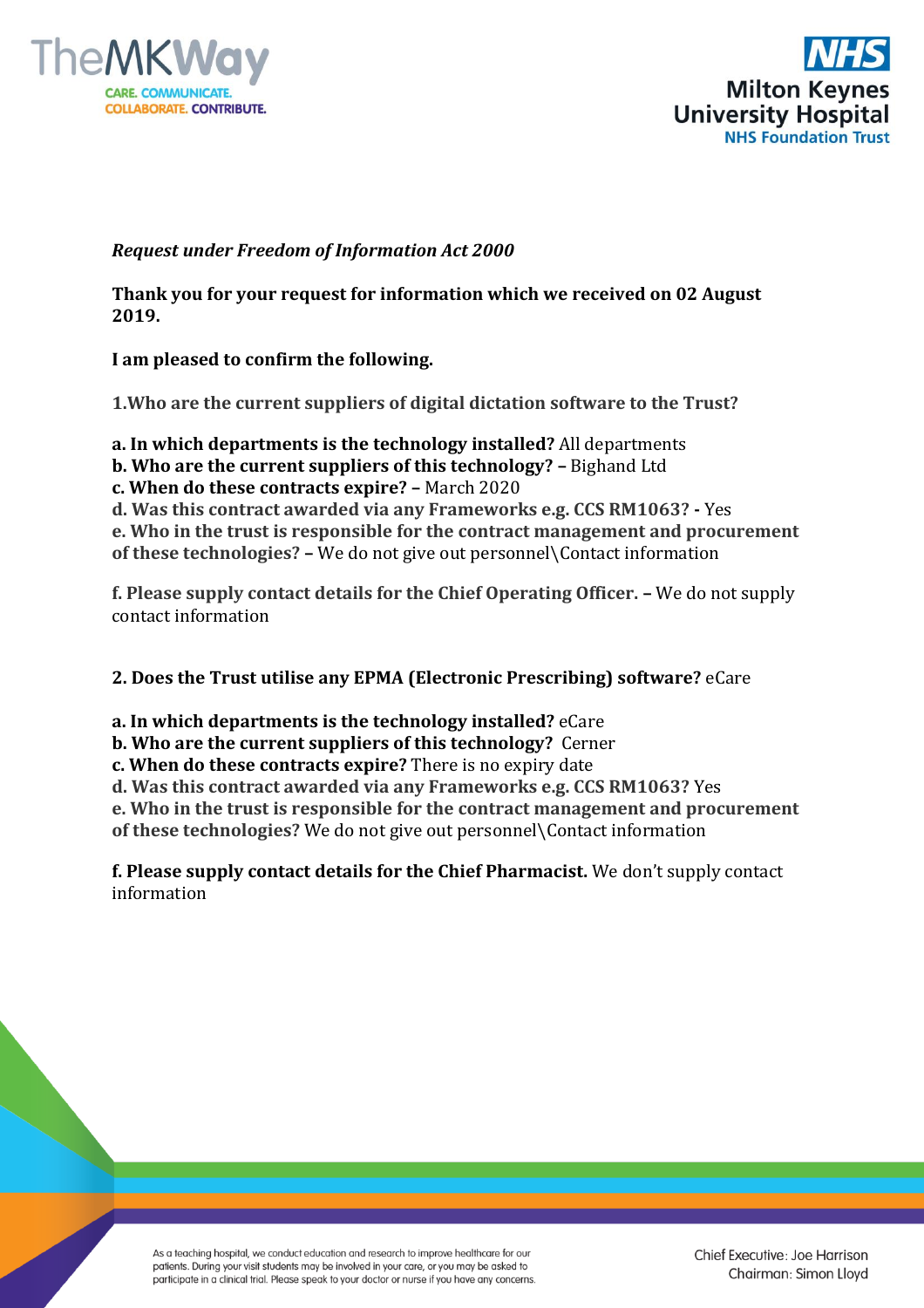



**3 .Does the Trust utilise voice recognition software?**

- **a. In which departments is the technology installed?** N\A
- **b. Who are the current suppliers of this technology?**
- **c. When do these contracts expire?**

**d. Was this contract awarded via any Frameworks e.g. CCS RM1063?**

**e. Who in the trust is responsible for the contract management and procurement of these technologies?**

**4. Does the Trust utilise electronic whiteboard functionality on wards?**

- **a. In which departments is the technology installed? –** N\A
- **b. Who are the current suppliers of this technology?**
- **c. When do these contracts expire?**
- **d. Was this contract awarded via any Frameworks e.g. CCS RM1063?**

**e. Who in the trust is responsible for the contract management and procurement of these technologies?**

**5. Can you please provide the contact details including email address/format of the trust's IT Director? -** We don't supply contact information

**a. If the IT Director is not responsible for digital transformation, please supply contact details, including email address/format of the person(s) who are.** We do not supply contact information

**6. . Could you please supply a current organisational chart for medical records, operations management and digital transformation programmes? –** This is personnel information for the Trust only

Please note individuals details are exempt under Section 40, Personal Information (where disclosure may contravene the Data Protection Act) unless permission to release is given or the information is already in the public domain.

You are advised that this information is provided in accordance with the Freedom of

As a teaching hospital, we conduct education and research to improve healthcare for our patients. During your visit students may be involved in your care, or you may be asked to participate in a clinical trial. Please speak to your doctor or nurse if you have any concerns.